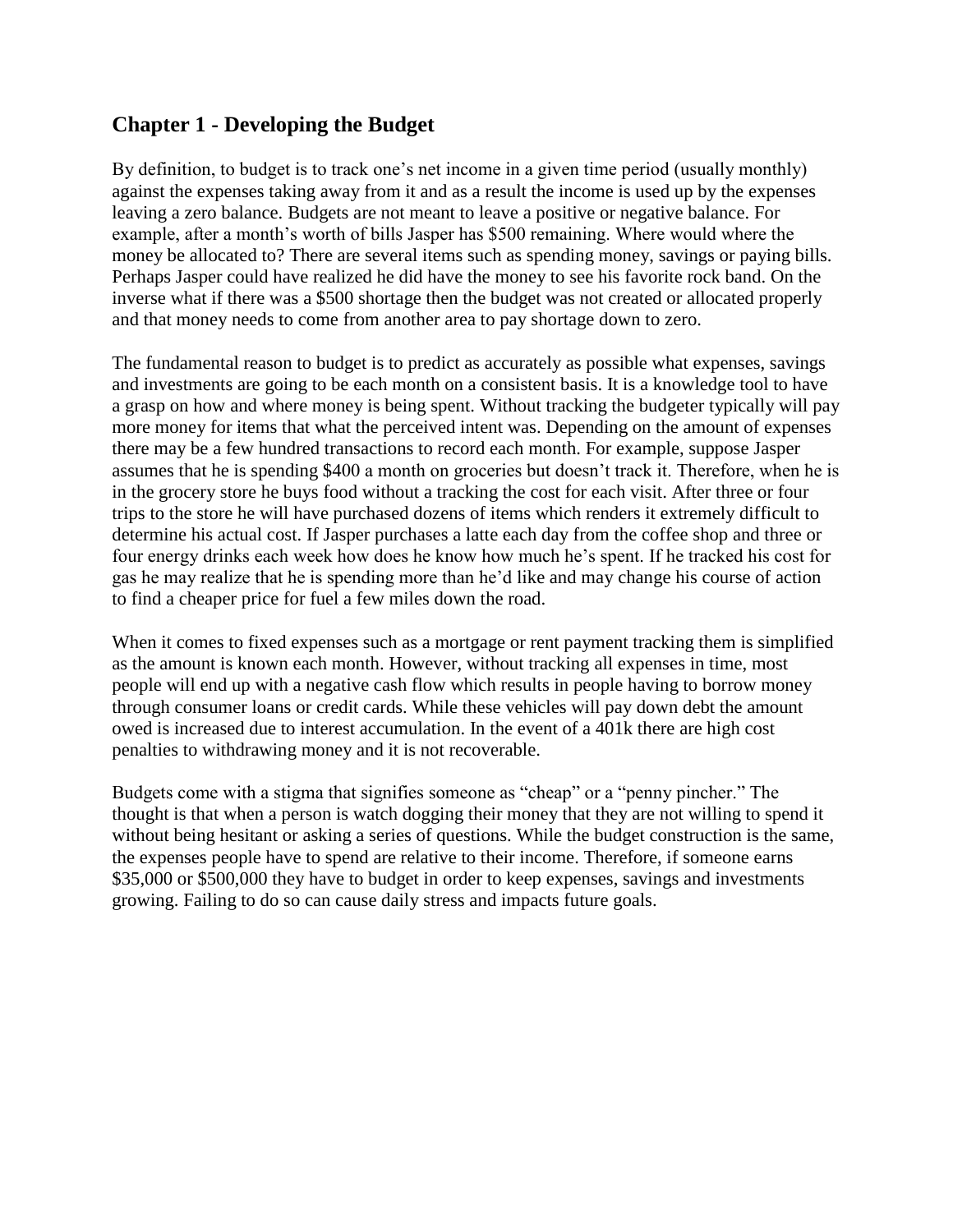## **1. The Initial Budget Outline**

The key to executing the budget is to plan a year ahead of time to account for the total income and total expenses as they may not be consistent from month to month. This exercise can be created on scratch paper or through spreadsheet software or an online budget tool. Regardless of the available tools it still starts with the basics and even then, it doesn't ensure that Jasper will be disciplined with his money. It is a given that his budget will require modification due to things such as a raise in pay to an increase in the heating bill.

To get started is to simply create an outline with the most important rule being to list every bill incurred in a given month. Many of them are fixed amounts such as a car or mortgage payment, however Jasper must delve deeper to into the smallest of expenses. As long as an item occurs/is paid monthly then it needs to be a line item. Below are some sample items:

| Life/Auto Insurance | Gas/Electric         | Internet Bill       | Newspaper             |
|---------------------|----------------------|---------------------|-----------------------|
| Kids Programs       | Cell/Home Phone      | Haircut             | <b>Bowling League</b> |
| Child Care          | Cable Bill           | <b>Lawn Service</b> | Credit Card           |
| Taxes/Insurance     | <b>Prescriptions</b> | Doctor/Medical      | Health Club           |

After identifying the bills, create six columns and give each one a bill name, the amount, when it is due and columns for sent, paid and check/receipt number. When writing out the non-fixed bills, verify the amounts from the prior bank statements going back 3-6 months. After adding up the total, divide accordingly to create an average expense amount for the budgeted amount.

| <b>Bill Name</b>    | Amount | <b>Due Date</b> | <b>Sent</b> | <b>Posted</b> | <b>Check/Receipt#</b> |
|---------------------|--------|-----------------|-------------|---------------|-----------------------|
| Rent                | \$861  | 8/1             | 7/30        | 8/7           | 124                   |
| <b>Student Loan</b> | \$300  | 8/15            | 8/5         | 8/6           | 125                   |
| Child Care          | \$300  | 8/3             | 8/2         | 8/2           | AE555                 |
| Auto Insurance      | \$105  | 8/5             | 8/2         | 8/8           | xxx??                 |

# **1.1 Including Every Expense**

It easy to know the obvious things that have to be paid each month, but it is more challenging to determine the exact costs for all of the outflows on a monthly basis. Many items are not necessarily a "**fixed cost**" *(an amount that stays remains each period)* although they require one or more payments each month. This is an imperative aspect because in order to have a true budget, information must be as accurate as possible. Examples of this are gasoline and groceries: if Jasper drives to work, then he makes a certain number of trips to the pump each month and for groceries, the amount he purchases each month can vary widely. (In many households groceries are the second largest monthly expense) The following list displays examples of common repeatable expenses:

| Gifts/Holidays                | Vitamins/Supplements      | <b>Charities</b>            |
|-------------------------------|---------------------------|-----------------------------|
| <b>Magazine Subscriptions</b> | Credit Card Annual Fee    | Accountant                  |
| <b>Memberships</b>            | <b>Association Fees</b>   | <b>Trash Sewer/Services</b> |
| <b>Medical Deductibles</b>    | <b>Dental Deductibles</b> | License Plates              |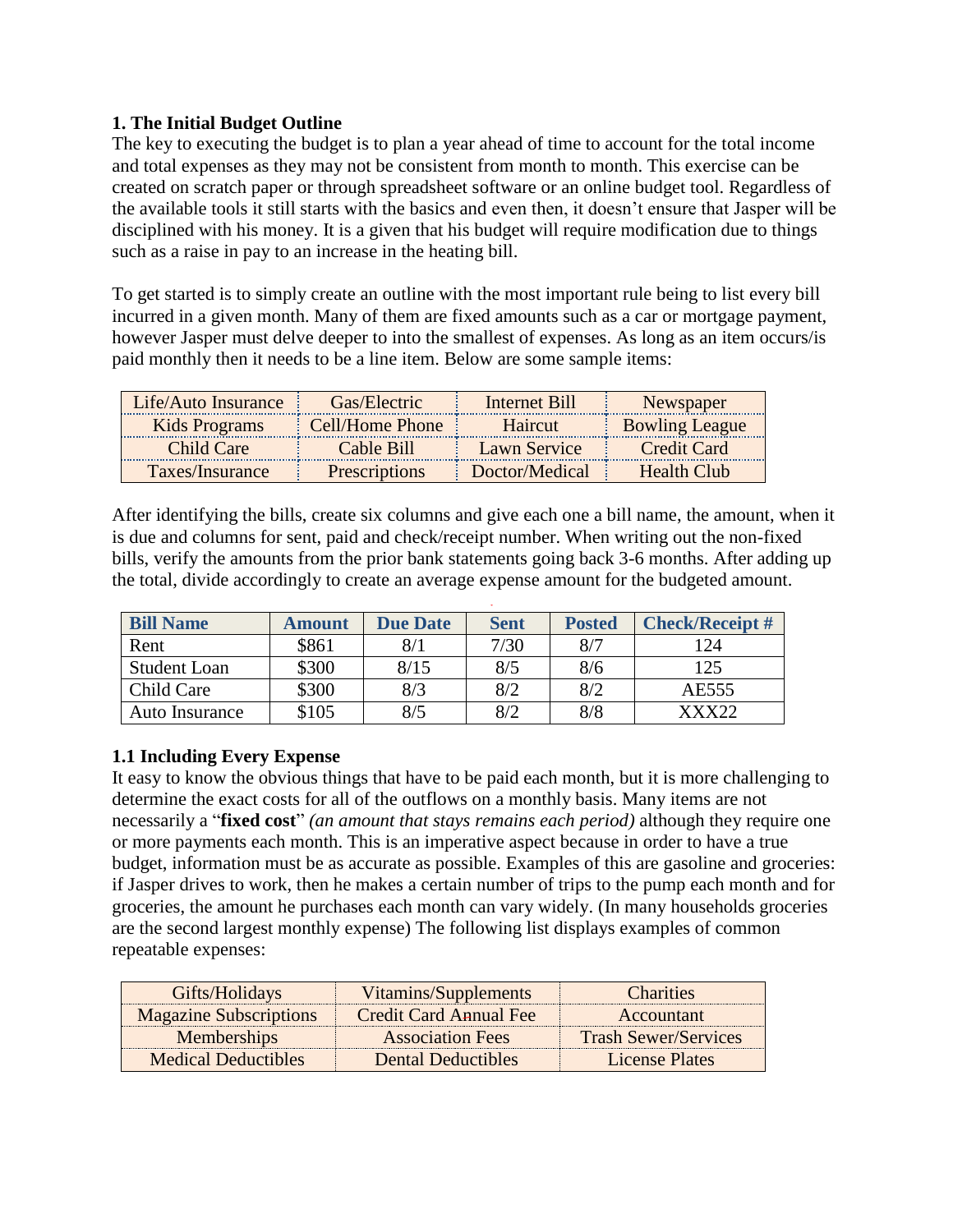### **1.2 Supplemental Budget Items**

While it is comfortable having knowledge of the reoccurring bills each month, there are several that crop up throughout the year that are not tracked. These are the items that are often overlooked due to their infrequent intervals as they can occur every quarter, biannually or annually or periodically. Without proper allocation and management this is the where a budget will typically fail. The reason being is that when these additional expenses occur they take away from the income. As budgets are designed to leave a zero balance at the end of the monthly cycle all of the money has been allocated. Consequently, if in one month three birthdays occur, along with medical expenses the budget may be left with a negative balance. This transpires into drawing money from savings vehicles or cutting back on other expenses or spending money.

| Birthdays/Holidays            | Vitamins/Supplements              | <b>Charities</b>            |
|-------------------------------|-----------------------------------|-----------------------------|
| <b>Magazine Subscriptions</b> | <b>Credit Card Annual Fee</b>     | Accountant                  |
| <b>Memberships</b>            | <b>Homeowner Association Fees</b> | <b>Trash Sewer/Services</b> |
| <b>Medical Deductibles</b>    | <b>DVD</b> Movie Service          | License Plates              |

In light of the fact that these expenses are not paid every month they need to be treated that way. After identification, they need to be written down with the inclusion of the amount(s) owed along with the frequency of when they occur. The next step is to divide the total amount of each expense by the number of times it is owed based on its frequency. For example, suppose a DMV license plate renewal fee is due yearly and costs \$108 and trash service costs \$45 every three months. Therefore, the equations are:

### **\$108/12 results a total of \$9 a month**

#### **\$45/3 results a total of \$15 a month**

Once all of the expense calculations are accounted for then each expense is treated as if it is due monthly and with a fixed amount. Once this exercise is completed then an additional heading needs to be added to the spreadsheet titled *Supplemental*. This additional touch point in the budget means this money will allocated each month to another bank account as fund to stipend the expenses for they come due.

| <b>Bill Name</b>      | <b>Amount</b> | <b>Due Date</b> | <b>Sent</b> | <b>Posted</b> | <b>Check/Receipt#</b> |
|-----------------------|---------------|-----------------|-------------|---------------|-----------------------|
| Mortgage/Rent         | \$861         | 5/1             | 4/27        | 5/6           | 3434343               |
| Groceries             | \$250         | 5/1             | 4/27        | 5/6           | 233332                |
| <b>Supplemental</b>   |               |                 |             |               |                       |
| <b>License Plates</b> | \$15          | 12/1            | 12/1        | N/A           | N/A                   |
| <b>Trash Service</b>  | \$9           | 9/1             | 9/1         | N/A           | N/A                   |

For items binned to the Supplemental category they also need to keep be kept in a separate ledger so that money can be accessed and tracked for when the bills require payment. TABLE 1.3 displays a sample for license plates and trash service and the frequency for when they are due. For example, license plates are due yearly on December  $1<sup>st</sup>$  and April  $1<sup>st</sup>$  for the January, February and March months of service.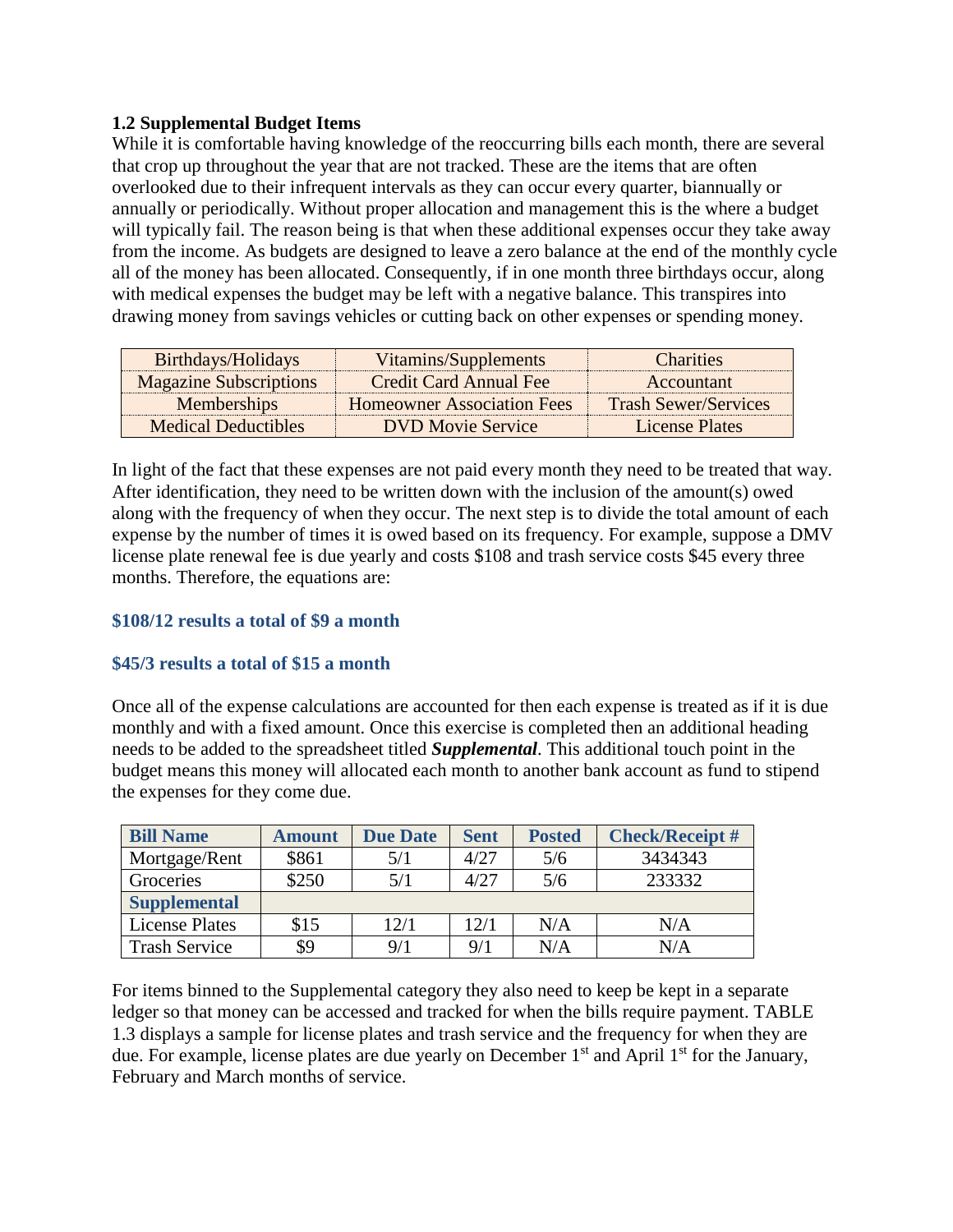| <b>Bill Name</b>     | <b>Due Date</b> |  | IVI |  |  |  |  | <b>Total</b> |
|----------------------|-----------------|--|-----|--|--|--|--|--------------|
| License Plates       | $12/1$ (yr)     |  |     |  |  |  |  |              |
| <b>Trash Service</b> | $4/1$ (qtr)     |  |     |  |  |  |  |              |

The benefit to having a Supplemental account is that all of the periodic bills are covered when they come due, however the drawback is there is a reduced pool of money to live on each month. The antithesis is to prevent being dinged with unexpected bills that can throw a budget into the negative for one of two ways:

#### **-In a given month there is not enough income to cover the expenses**

### **-In a given month there may a surplus due to the periodic expenses not coming due and the additional funds are spent thereby leaving a shortage in future months**

#### **1.3 Expenses and Take Home Pay**

Now that Jasper has determined all of his expenses the next step is to determine his monthly income to assess whether his inflows are enough to offset his outflows. The table below highlights his entire list that is laid out descending from the largest expense to the smallest.

| <b>Bill Name</b>       | <b>Amount</b> |
|------------------------|---------------|
| Mortgage/Rent          | \$861         |
| <b>Student Loan</b>    | \$300         |
| Child Care             | \$300         |
| Groceries              | \$250         |
| Cable Bill             | \$115         |
| Cell Phone             | \$115         |
| Auto Insurance         | \$105         |
| Dining Out             | \$100         |
| Gasoline/Transit       | \$85          |
| Furniture (financed)   | \$65          |
| Bowling                | \$55          |
| <b>Gas Utility</b>     | \$50          |
| Electric Utility       | \$50          |
| Credit Card (financed) | \$50          |
| Home Phone             | \$45          |
| Computer (no interest) | \$33          |
| <b>Health Club</b>     | \$30          |
| Doctor Appointments    | \$30          |
| Memberships            | \$26          |
| Hair Cut               | \$25          |
| Oil Change             | \$10          |
| <b>Supplemental</b>    |               |
| <b>Trash Service</b>   | \$15          |
| <b>Vitamins</b>        | \$10          |
| Life Insurance         | \$10          |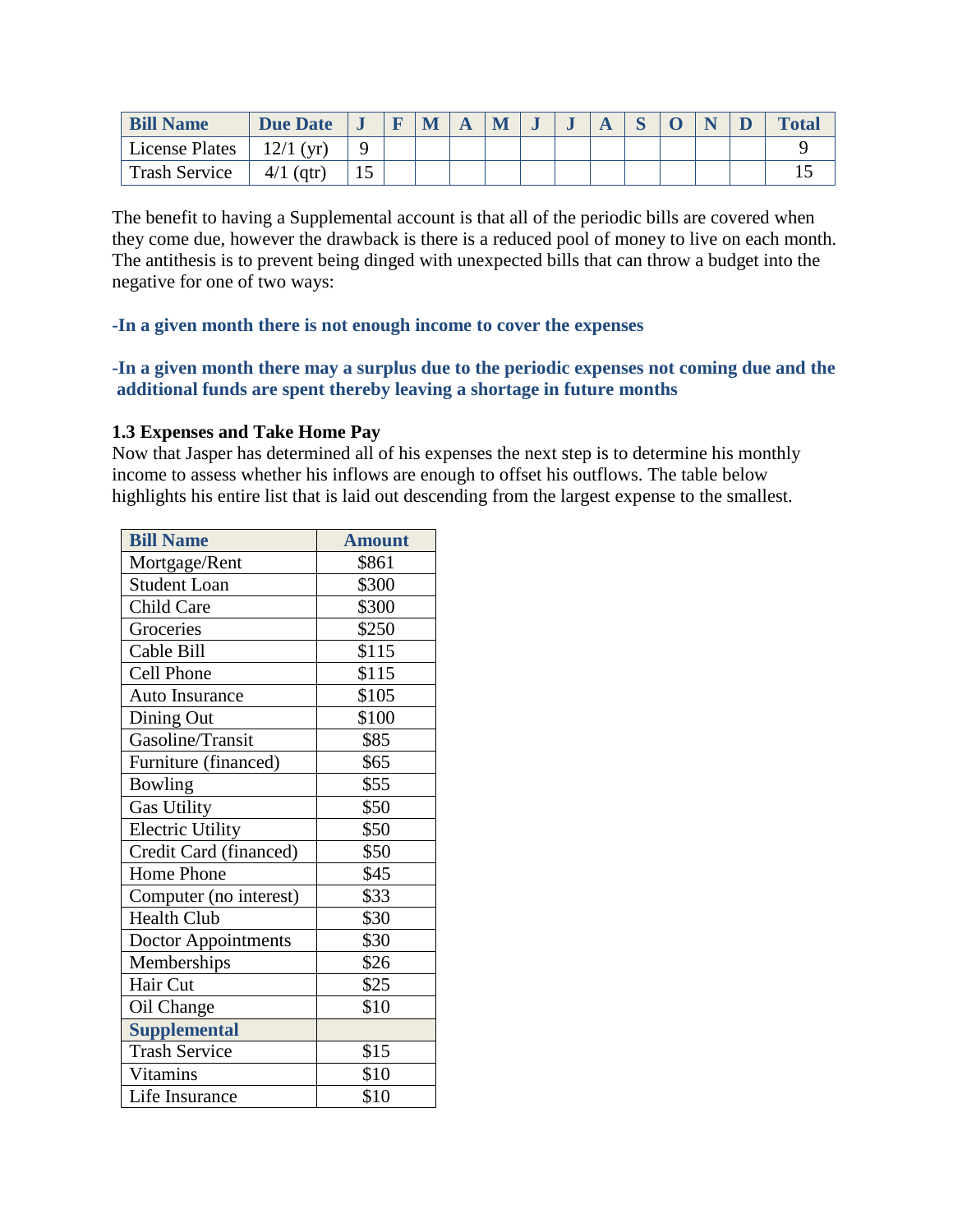#### *Take Home Pay Figure*

When figuring out take home pay (net income), costs including medical, dental coverage, union dues, flexible savings accounts (FSA) and employer plans such as 401k are taken out pre-tax.

Jasper's salary is \$60,000 per year: His average is \$5,000 for the reason that there are 4.3 weeks  $(52 / 12 = 4.3$  rounded) per month on average which is important when determining actual monthly income. Hence, being paid weekly equates to four checks per month and for biweekly it is two checks per month. Furthermore, each year being paid weekly means that there are four months in which a fifth check is paid and for biweekly, there are two months in which a third check is received. Being paid on the 15<sup>th</sup> and 30<sup>th</sup> every month or monthly always generates the same schedule. (Typical pay schedules are weekly or biweekly) These pay schedules mean that income will vary from month to month as shown in the Figure below displaying the 2013 calendar year.

| <b>Paid how often</b>              | <b>Extra Check Received</b> |     |        |          |  |  |
|------------------------------------|-----------------------------|-----|--------|----------|--|--|
| Weekly – Starting January $4th$    | March                       | May | August | November |  |  |
| Biweekly – Starting January $11th$ |                             | May |        | November |  |  |

When determining income, using the lowest monthly amount received in a given month is the method to ensure that income is not overstated in any given month. (For *erratic pay schedules such as a bartender the incomes needs to be determined from the average regular and average tips – based days and/or season*) The paycheck for the weekly structure is \$1,154 (\$60,000/52) and the paycheck for the biweekly structure is \$2,308 (\$60,000/26).

| Income in 8 of 12 months       | Income in 4 of 12 months   |
|--------------------------------|----------------------------|
| $$1,154 \text{ x } 4 = $4,616$ | $$1,154 \times 5 = $5,770$ |

| Income in 10 of 12 months | Income in 2 of 12 months   |
|---------------------------|----------------------------|
| \$2,308 x 2 = \$4,616     | $$2,308 \times 3 = $6,924$ |

In both scenarios the lowest amount in any month is \$4,616 and this is what Jasper is going to use as his monthly income figure. As for the months with an extra paycheck in TABLE 1.7, this is money that can be used for many purposes which is configured after completing the budget. *(For simplicity Jasper is paid on biweekly payment schedule).*

### **\$4,616 (Household income) - \$2,735 (Expenses) = \$1,881**

#### *Taxes from the IRS*

As of January 2013, the government withholds 1.45% for *Medicare* and 6.2% for *Social Security*. Depending on the residency, there may be state taxes withheld. The Federal tax rate is based on choices of marital status, number of exemptions being claimed other income withholding methods that are detailed in the IRS' Publication 15 Employers Tax Guide. A certified public accountant (CPA) is a great resource to help determine the amount of taxes that should be withheld each year in order not to pay tax to the government.

#### **1.4 Building a Savings Vehicle**

Jasper's calculations reveal a \$1,881 surplus equating to a margin of 40.7% which is to say in business terms that for every dollar, 60.3% is allocated toward expenses and 40.7% is profit.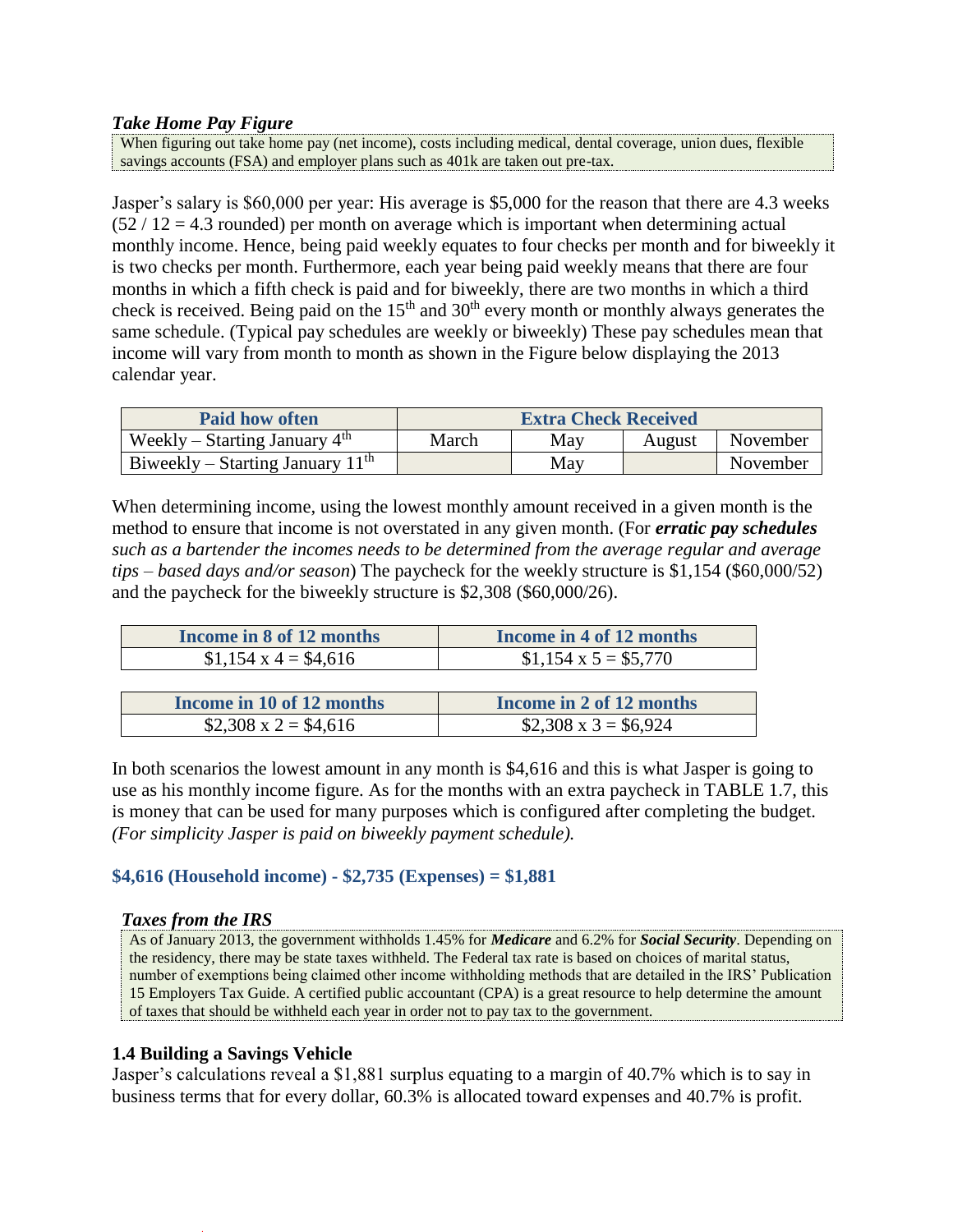What constitutes a healthy profit margin is relative based on each household or for that matter, a business depending on the industry. As a matter of reference, the *Consumer Finance Protection*  **Bureau (CFPB)** (a federal agency that regulates consumer protection regarding financial products and service) as of January, 2014 is recommending that mortgage lenders should not allow a borrower to obtain a mortgage loan if the *debt-to-income ratio*, specifically the back-end ratio (debt divided by gross income) is higher than 43%. Although Jasper is paying rent, if he was paying a mortgage payment it would constitute a ratio of 26.2% (\$1,309/\$5,000). \$1,309 is the debts to creditors including mortgage (rent in Jaspers case for this exercise), credit cards, student loans and the like. Therefore, a buffer of 16.8% is a robust position

#### **-He needs spending money to have for his leisure meaning he is paying himself for the work he has performed**

**-He needs to put money into savings to account for unforeseen events in his day-to-day life and for retirement planning**

#### **1.4.1 Saving for Retirement**

There are a handful of retirement savings options – if the employer does not offer a plan the employee can invest in an after tax retirement plan such as Roth (money is invested after income). The employer may offer a 401k plan (pretax) which is the most common in business. Jasper's employer has followed suit and offers the 401k plan (covered in Chapter 27) which allows an employee based on governmental rules to allow an employee to contribute up to \$18,000 per year into an investment account (as of January 2016). Investing pretax reduces the amount the IRS can levee against a taxpayer.

Jasper has decided that he wants to contribute 3% of his paycheck however, his original budget projected 25% tax from \$80,000 leaving \$60,000. This means he has to recalculate his income per paycheck by accounting for 401k *pretax* (before IRS withholding) which deviates from the base number from which the original budget was calculated. Jasper needs reassess two parameters:

**-Recalculate his monthly income number based on 26 weeks (\$80,000 / 26 = \$3,077) as he is paid on a biweekly schedule**

### **-Recalculate his take home pay based on the two-check per month schedule and the pretax 401k contribution:**

*-First, the gross pay is multiplied by*  $3\% \rightarrow $3,077 \times 3\% = $92$ *-Second, the \$92 is subtracted from the \$3,077 → \$3,077 - \$92 = \$2,985 -Third, the \$2,985 is multiplied by the 25% tax rate → \$2,984 x .25 = \$746 -Fourth, the \$746 is subtracted from \$2,985 → \$2,985 - \$746 = \$2,239*

Before the 401k was factored in, the take home pay was \$2,308. With the 401k the result is lower by \$69 bringing the new amount to \$2,239. The additional benefit is that \$92 per paycheck for the 401k contribution is \$23 larger than the decrease in the disposable income and it will add up to \$2,392 within a year's timeframe. Taking this into account the monthly take home income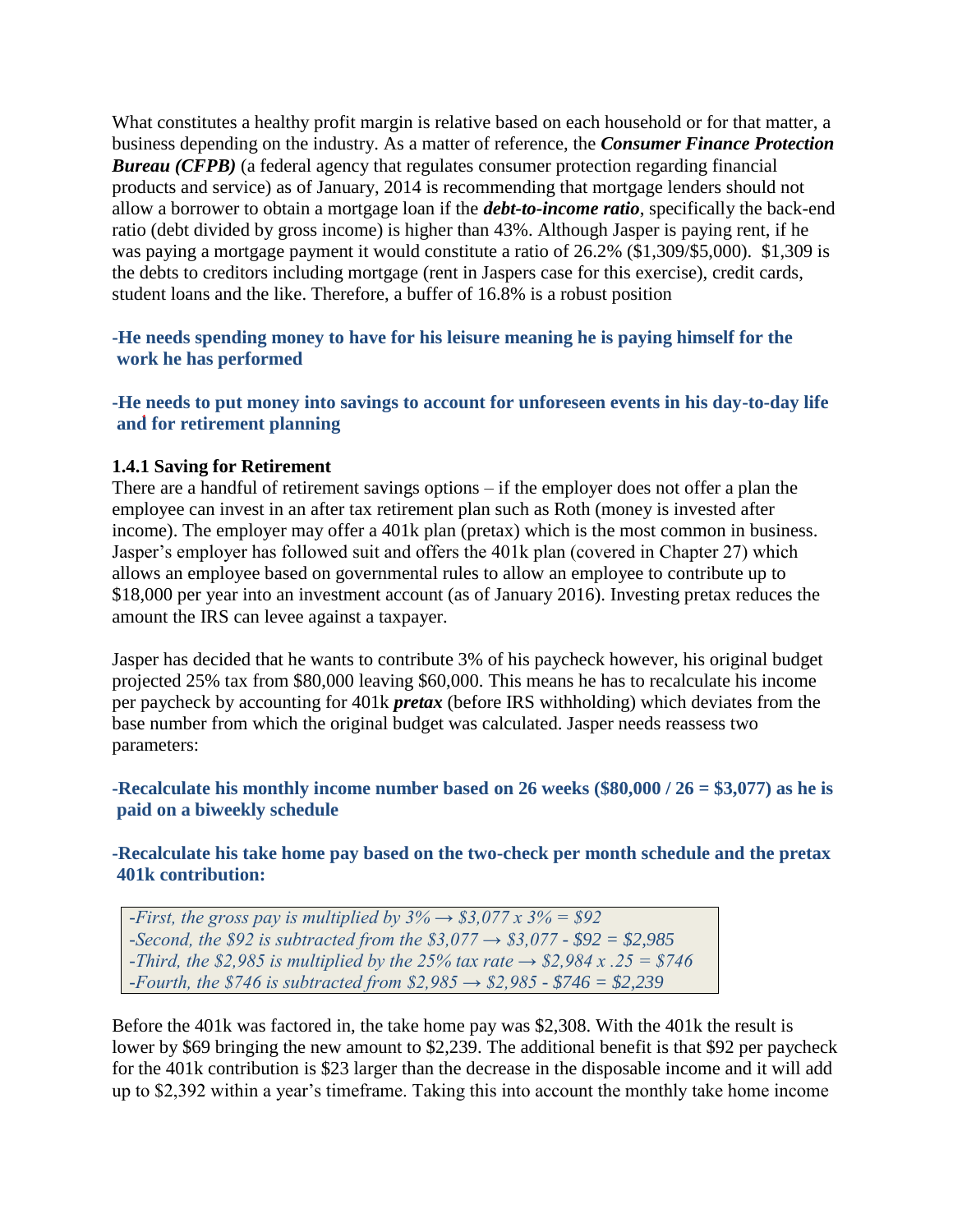decreases to \$4,478 from the original \$4,616. This new calculation reduces the disposable income after paying bills:

### **\$4,478 - \$2,735 = \$1,743**

#### **1.4.2 Emergency Fund**

Most financial experts agree that having six months of disposable income is necessary for protection in the event of job loss or decrease in income. The premise is based on the time it takes an average person to find new employment which is 3-6 months. This is not necessarily a hard number as it depends on the job market and one's *network* (a connected group of people in the business community that can aid in a job search via business relationships).

If there is a loss of income and coupled with insufficient savings, money depletes quickly. In reviewing Jasper's budget his leisure activities would have to be put on hold along with smaller bills such as bowling and the health club membership. On the inverse items such as mortgage and car payments have to be taken care of to avoid *defaulting* (failing to fulfill a legal obligation such as loan). If Jasper did not have an Emergency fund he may fall into the common recourse of borrowing from retirement plans and using credit cards. These are actions than can take years to recover from.

#### **\$2,735 x 6 = \$16,410**

\$16,410 is a large amount to save for based on Jasper's budget therefore he may choose to do it through regimenting. Using the current figure of \$2,735, creating a table helps to make a determination how much can be allocated toward his goal.

| <b>Monthly Savings</b> | <b>Goal Obtained in:</b> |
|------------------------|--------------------------|
| \$1,823                | 9.5 months               |
| \$912                  | 18 months                |
| \$683                  | 24 months                |
| ደ460                   | 36 months                |

Based on Jasper's leftover income of \$1,743 it is impractical to be able to save that aggressively. In addition, as he is planning for other savings vehicles along with the likelihood of employment for three years he opts for the three year plan at \$460 per month.

### **\$1,743 - \$460 = \$1,283**

#### **1.4.3 Savings Account**

This category can be used for a multitude of reasons often for items that are bit larger in scale than requires time accumulate money to pay for. A common example is for vacations that can cost hundreds of dollars or used to pay gifts during the December holiday season. Perhaps Jasper wants to purchase a motorcycle or pay or for bungee jumping or a parachuting experience. As savings is more of an arbitrary decision Jasper chooses to allocate \$200 per month.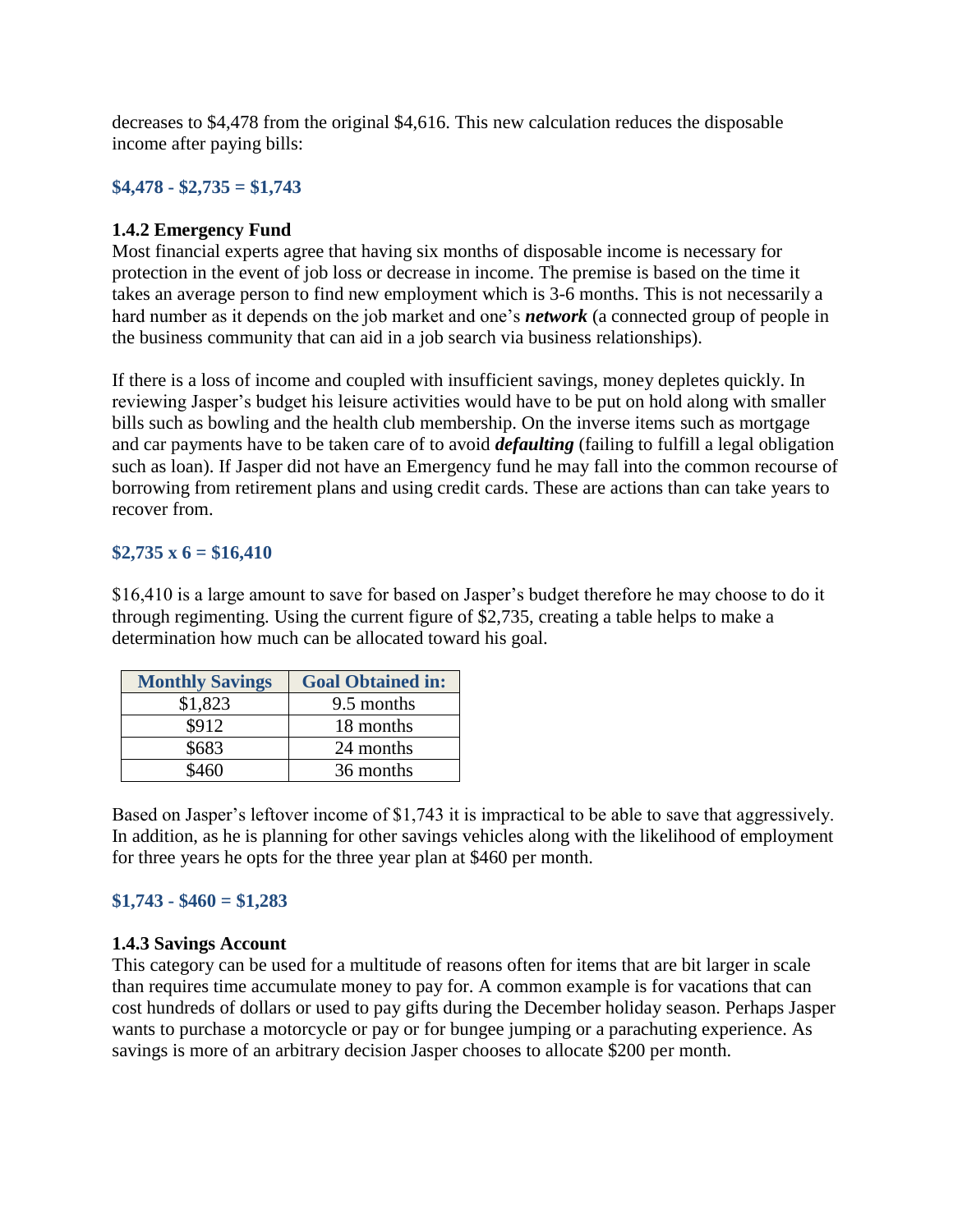The benefit to this category is that it can be raised or lowered any point as it is not necessarily binned to any one item. The budget itself along with spending money (to be determined later) will handle all of Jasper's expenses.

#### **\$1,283 - \$200 = \$1,083**

#### **1.4.4 Miscellaneous Fund**

This topic is a broad one to cover however it is just as important as any other part of the budget. What happens if Jasper's car suffers a flat tire or the microwave breaks and needs to be replaced? Where is the money to cover these expenses? The Miscellaneous category is used for items that come into play for a one-month cycle in short, to keep all of the other expenses from falling outside of their budgeted amounts. A good exercise to estimate a monthly expense amount is to look back over the last year or so and recall various items that dented the pocketbook. In essence, the money used for Miscellaneous could be substituted by the Savings fund and used just the same, however creating a separate category creates discipline not cross up funds and promotes a healthy challenge to maintain the intended balances each month. After Jasper created a list of the items that fit the category his goal is to dedicate \$165 month. The hidden advantage of this of the Miscellaneous category is that if the money is not used in a given month it can be spent freely or saved for in the Supplemental account for future use.

#### **\$1,083 - \$165 = \$918**

#### **1.4.5 Rainy Day Fund**

The Rainy Day fund is commonly associated with business where it behaves like the Emergency fund where a reserved amount of money is held to be used in times when regular income is disrupted or terminated so that day-to- day operations are ran as business as usual. For personal finance these funds could be used as one however, the Rainy Day fund is used more building money for things that are long-term down the road that are not feasible in the present state of life. Perhaps Jasper wants to purchase a motorcycle and a 64' Mustang or refurbish his bathroom; this where this fund is utilized. It may also used to help supplement the Emergency fund if necessary. Based on Jasper's budget he decides that the amount of money to allocate should be small as more pressing expenses should receive more attention.

#### **\$918 - \$115 = \$803**

#### **1.4.6 College Education**

Knowing that college is a costly, typically more than most expenses other than a mortgage loan, Jasper's desires to create a college fund for his son's future education. He decides to start with \$100 per month to start with aspirations to add more to it in the future. This money will be withdrawn electronically each money into a specified financial investment vehicle. (Discussed in Chapter in the Investment Section of the book)

#### **\$803 - \$100 = \$703**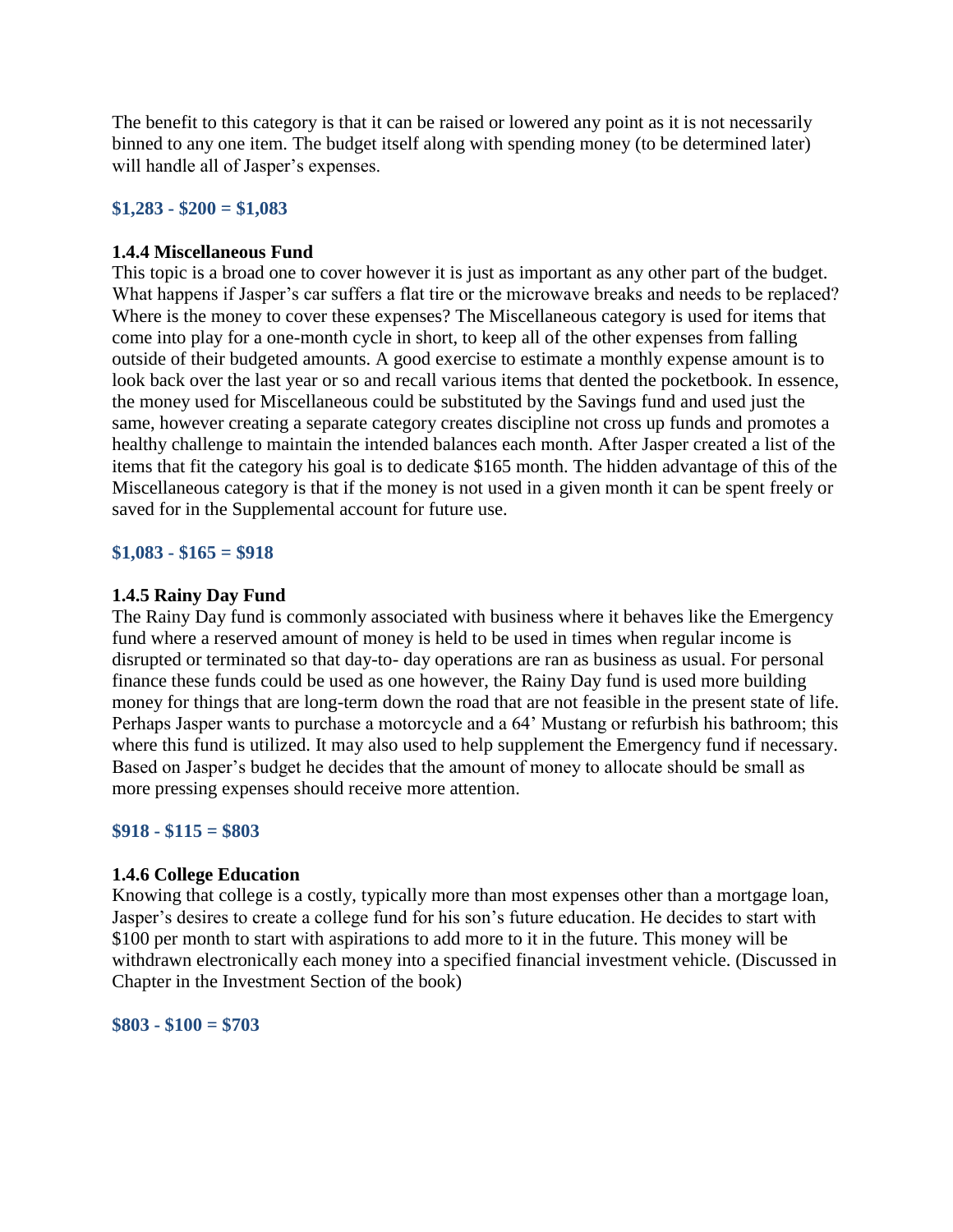## **1.4.7 The Income and Expense Summary**

At this point in Jasper's investigation and decisions he can now review how the income versus the expenses and the savings/investments stack up. One of the main goals with a budget is not live just to pay bills but to "pay yourself." This is why after the numbers are calculated there needs to be spending money left over to use for leisure. As to what that amount should be based on the individual but it should be fair where it isn't over or under allocation relative to what the savings goals are in the monthly budget. As long as Jasper can pay his bills, save for his present day and the future then he has covered all of his bases. From there the goal is to continue to build keep expenses in control and add more money for his savings/investing vehicles for when income is increased through raises in pay, potential tax returns and extra/bonus checks.

| <b>Item</b>           | <b>Amount</b> | <b>Used for</b>                             |
|-----------------------|---------------|---------------------------------------------|
| Expenses              | \$2,735       | Monthly, quarterly, annually, periodically  |
| <b>Emergency Fund</b> | \$460         | In the event of job loss/decrease in income |
| Savings               | \$200         | Larger expenses short term items            |
| Miscellaneous         | \$165         | Monthly unpredictable expenses              |
| Rainy Day Fund        | \$115         | Savings for long term expenses              |
| College Education     | \$100         | Children's future college education         |

After all of the money is divvied up the final tally for the Spending category is:

### **\$4478 - \$3,775** = **\$703**

### **1.5 Creating Bonus Checks Internal to the Budget**

A hidden aspect to the budget for a biweekly (and weekly) pay schedule that it does not account for the two months in which there is a third check (four checks for weekly). As Jasper's budget is based on two pay periods per month, the additional two yearly checks check are mutually exclusive to the budget. Additionally, the months with the third check occur six months apart as shown for 2013 for a Friday pay period beginning January with the first paycheck on the second Friday, January 11<sup>th</sup>.

| <b>Schedule</b> | Timing and amount (2013)               | <b>Yearly total</b> |
|-----------------|----------------------------------------|---------------------|
| Biweekly        | March and November: \$2,239 each check | \$4,478             |

There are several ways in which the money can be utilized. A common method is when an additional check arrives it acts as a cash infusion into the monthly budget. Being that the check is \$2,239 it can be divided by six and allocation equally to the budget until the next check arrives.

### **\$2,239 / 6 = \$373**

From here Jasper can add it to spend money which would increase the amount from \$703 to \$1,076.16. He may also apply it to debts that are being financed that accumulate interest or he can use it. The most logical course of action is to pay down items that are charging interest as furniture displayed in Jasper's expenses summary. Paying more on principal than the monthly amount calls for reduces the overall interest charged over a lifetime of the loan. Other common